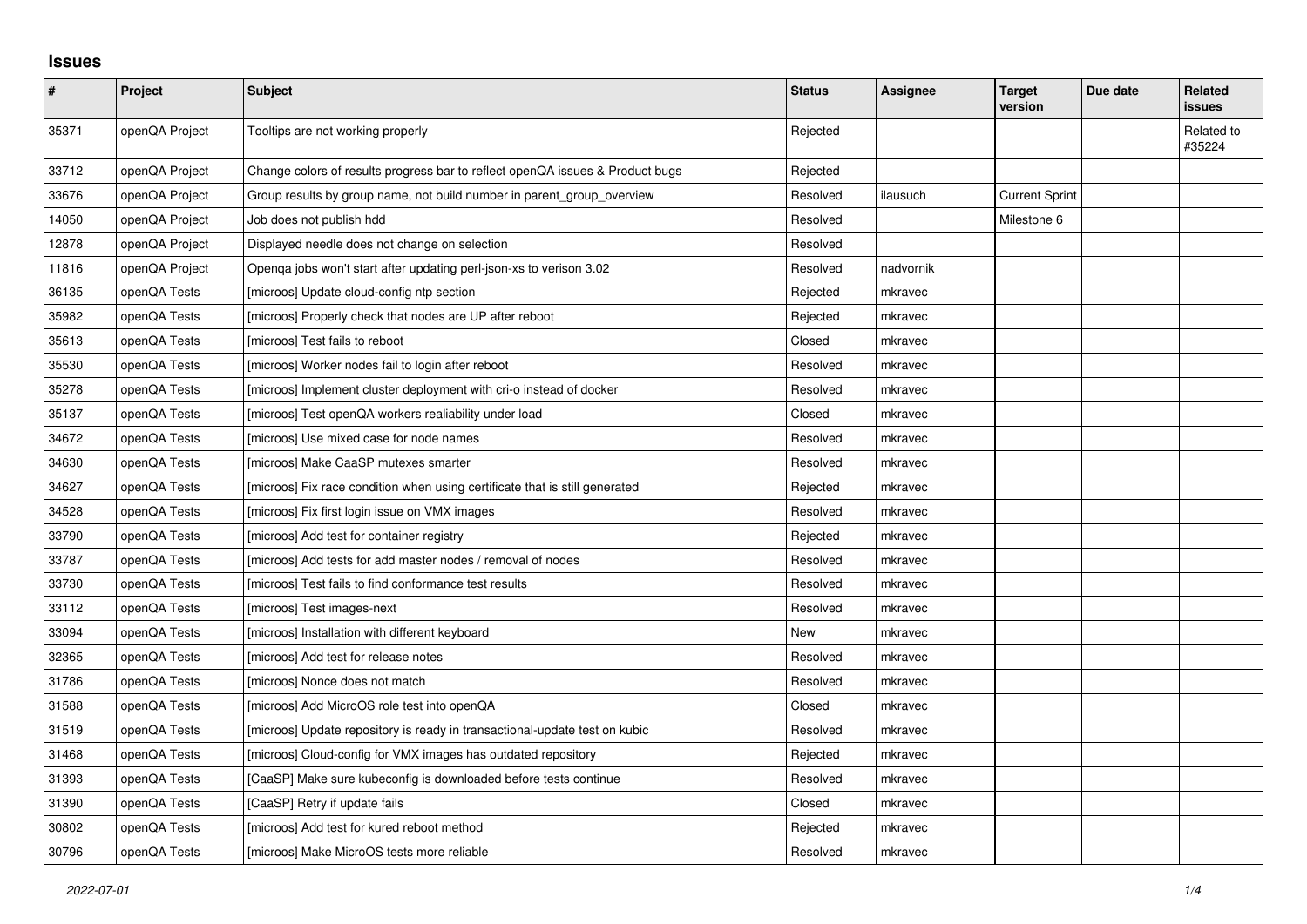| $\vert$ # | <b>Project</b> | <b>Subject</b>                                                                                   | <b>Status</b> | <b>Assignee</b> | <b>Target</b><br>version | Due date | Related<br><b>issues</b>                         |
|-----------|----------------|--------------------------------------------------------------------------------------------------|---------------|-----------------|--------------------------|----------|--------------------------------------------------|
| 30355     | openQA Tests   | [caasp] Tie velum footer to BETA variable                                                        | Resolved      | mkravec         |                          |          |                                                  |
| 27991     | openQA Tests   | [microos] Test retry on failed orchestrations                                                    | Resolved      | mkravec         |                          |          |                                                  |
| 23420     | openQA Tests   | [microos] Test that /var/lib/docker is on separate partition                                     | Resolved      | mkravec         |                          |          |                                                  |
| 20908     | openQA Tests   | [microos] Setup CaaSP 2.0 in openQA                                                              | Resolved      | mkravec         |                          |          |                                                  |
| 20686     | openQA Tests   | [microos] Test for cluster updates                                                               | Resolved      | mkravec         |                          |          |                                                  |
| 20684     | openQA Tests   | [microos] Split stack_controller tests into modules                                              | Resolved      | mkravec         |                          |          |                                                  |
| 20666     | openQA Tests   | [microos] Improve transactional-update test                                                      | Resolved      | mkravec         |                          |          |                                                  |
| 20462     | openQA Tests   | [microos] Export logs from autoyast nodes                                                        | Resolved      | mkravec         |                          |          |                                                  |
| 19624     | openQA Tests   | File '/repodata/repomd.xml' not found on medium                                                  | Rejected      | okurz           |                          |          | Is duplicate<br>of #19470                        |
| 19618     | openQA Tests   | Grub2 needle is not matched after reboot                                                         | Resolved      | qmsu            |                          |          | Related to<br>#19242                             |
| 19490     | openQA Tests   | [microos] Set up stagings                                                                        | Resolved      | mkravec         |                          |          |                                                  |
| 19488     | openQA Tests   | [microos] Add cluster deployment test for KVM images using cloud-config                          | Resolved      | mkravec         |                          |          |                                                  |
| 19468     | openQA Tests   | [microos] test fails in oci_install                                                              | Resolved      | mkravec         |                          |          |                                                  |
| 19056     | openQA Tests   | Tests try to create filesystem on root partition instead of additional disk                      | Resolved      | okurz           |                          |          | Related to<br>#19380, Has<br>duplicate<br>#19256 |
| 19044     | openQA Tests   | [ha][scc]test fails in drbd                                                                      | Resolved      | Idevulder       |                          |          |                                                  |
| 18554     | openQA Tests   | [tools] DIE short read for zire data                                                             | Rejected      | okurz           |                          |          |                                                  |
| 17844     | openQA Tests   | Test mysql srv is not reliable                                                                   | Resolved      | okurz           |                          |          |                                                  |
| 17546     | openQA Tests   | Set up SLES-JeOS-SP3 in openQA                                                                   | Resolved      | mkravec         |                          |          |                                                  |
| 17420     | openQA Tests   | [sles][functional][s390x] Test fails in vnc two passwords                                        | Resolved      | okurz           |                          |          |                                                  |
| 17396     | openQA Tests   | [sle][functional] gensslcert times out after 600s because it cannot find a suitable prime number | Resolved      | okurz           | Milestone 13             |          | Is duplicate<br>of #19536                        |
| 17376     | openQA Tests   | Login check types types invalid characters                                                       | Resolved      | michalnowak     |                          |          |                                                  |
| 17374     | openQA Tests   | Used repository does not exist on download.suse.de                                               | Resolved      | michalnowak     |                          |          |                                                  |
| 17372     | openQA Tests   | [sle][tools]Installation medium from parallel job in inaccessible                                | Rejected      |                 |                          |          |                                                  |
| 17366     | openQA Tests   | [sle][functional] Autoyast verify module is failing                                              | Resolved      | riafarov        | Milestone 9              |          | <b>Blocks</b><br>#20064                          |
| 16612     | openQA Tests   | Autoyast installation does not have second stage on CaaSP                                        | Resolved      | mkravec         |                          |          |                                                  |
| 16412     | openQA Tests   | [microos] Rename distribution from CASP to CaaSP                                                 | Resolved      | mkravec         | Milestone 9              |          |                                                  |
| 16390     | openQA Tests   | Installation does not start in textmode                                                          | Rejected      |                 |                          |          |                                                  |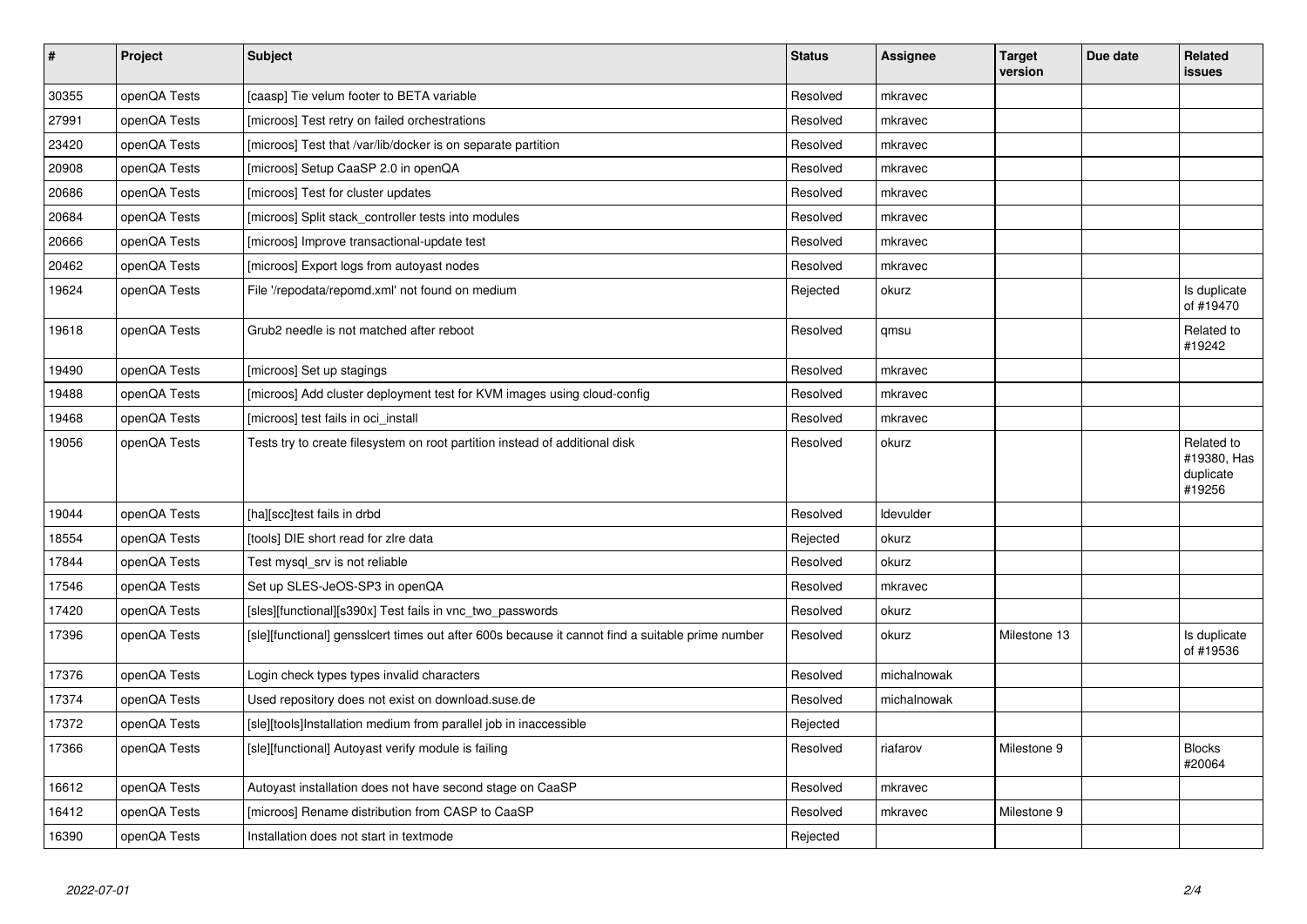| $\vert$ # | Project      | <b>Subject</b>                                                                                               | <b>Status</b> | <b>Assignee</b> | Target<br>version | Due date | <b>Related</b><br><b>issues</b>                    |
|-----------|--------------|--------------------------------------------------------------------------------------------------------------|---------------|-----------------|-------------------|----------|----------------------------------------------------|
| 16368     | openQA Tests | Test fails in online_migration_setup                                                                         | Resolved      | mitiao          |                   |          | Related to<br>#16718                               |
| 16364     | openQA Tests | Test fails in register system because of short timeout                                                       | Resolved      | mitiao          |                   |          |                                                    |
| 16216     | openQA Tests | [sles][functional] gedit can be unreliable trying to close the "save"-dialog (wait screen change)            | Resolved      | okurz           |                   |          |                                                    |
| 16212     | openQA Tests | Test fails in vnc two passwords                                                                              | Resolved      | mkravec         |                   |          |                                                    |
| 16210     | openQA Tests | Test results are inconsistent in yast2 samba                                                                 | Resolved      | michalnowak     |                   |          |                                                    |
| 16208     | openQA Tests | Test results are inconsistent in yast2_http                                                                  | Resolved      | zluo            |                   |          |                                                    |
| 16110     | openQA Tests | Network restart detection in yast2_lan_restart is not reliabe                                                | Resolved      | dzedro          |                   |          |                                                    |
| 16098     | openQA Tests | yast2_lan_restart test has soft_failures referencing fixed bugs                                              | Resolved      | mkravec         |                   |          |                                                    |
| 16056     | openQA Tests | Test fails in yast2 tftp                                                                                     | Resolved      | michalnowak     |                   |          |                                                    |
| 16054     | openQA Tests | Test fails in yast2_nis after job restart                                                                    | Resolved      | mkravec         |                   |          |                                                    |
| 15586     | openQA Tests | Tar fails because file changed during archive creation                                                       | Resolved      | okurz           |                   |          |                                                    |
| 15578     | openQA Tests | Test fails in glxgears - command does not exist because packagekit was masked during package<br>installation | Resolved      | okurz           | Milestone 4       |          | Related to<br>#13004                               |
| 15574     | openQA Tests | Fix generated autoyast profile or test module                                                                | Resolved      |                 |                   |          |                                                    |
| 15472     | openQA Tests | Unreachable network in HA hacluster                                                                          | Rejected      | hsehic          | Milestone 4       |          | Is duplicate<br>of #15416                          |
| 15118     | openQA Tests | Text is mistyped on aarch64                                                                                  | Rejected      | zluo            |                   |          | Related to<br>#14972, ls<br>duplicate of<br>#12250 |
| 14828     | openQA Tests | Registration uses invalid key aarch64                                                                        | Resolved      |                 |                   |          |                                                    |
| 14824     | openQA Tests | yast2 i test finishes with invalid characters                                                                | Resolved      | dzedro          |                   |          |                                                    |
| 14288     | openQA Tests | [Migration] SMT fails to finish in time when openqa is under load                                            | Rejected      |                 |                   |          |                                                    |
| 14198     | openQA Tests | [sles][functional]Licenses are not displayed for add-ons installed from network                              | Resolved      | okurz           |                   |          |                                                    |
| 14164     | openQA Tests | Autoyast license test use wrong devices                                                                      | Resolved      | mkravec         |                   |          |                                                    |
| 13784     | openQA Tests | yast2_ftp test is failing on invalid certificate                                                             | Resolved      | mkravec         |                   |          |                                                    |
| 13726     | openQA Tests | Multipath tests fail after completion                                                                        | Resolved      |                 |                   |          |                                                    |
| 13710     | openQA Tests | yast2_lan fails on script_sudo matching previous password prompt                                             | Resolved      | mkravec         |                   |          |                                                    |
| 13708     | openQA Tests | xterm fails to start during sleep                                                                            | Resolved      | mkravec         |                   |          |                                                    |
| 13700     | openQA Tests | yast2_i test failing on low timeout                                                                          | Resolved      | mkravec         |                   |          |                                                    |
| 13698     | openQA Tests | Crash test is failing                                                                                        | Resolved      | michalnowak     |                   |          |                                                    |
| 13600     | openQA Tests | Shutdown action is not completed                                                                             | Resolved      | okurz           |                   |          |                                                    |
| 13598     | openQA Tests | [sles][functional]Test module sles+extratests has inconsistent results                                       | Resolved      | zluo            | Milestone 7       |          |                                                    |